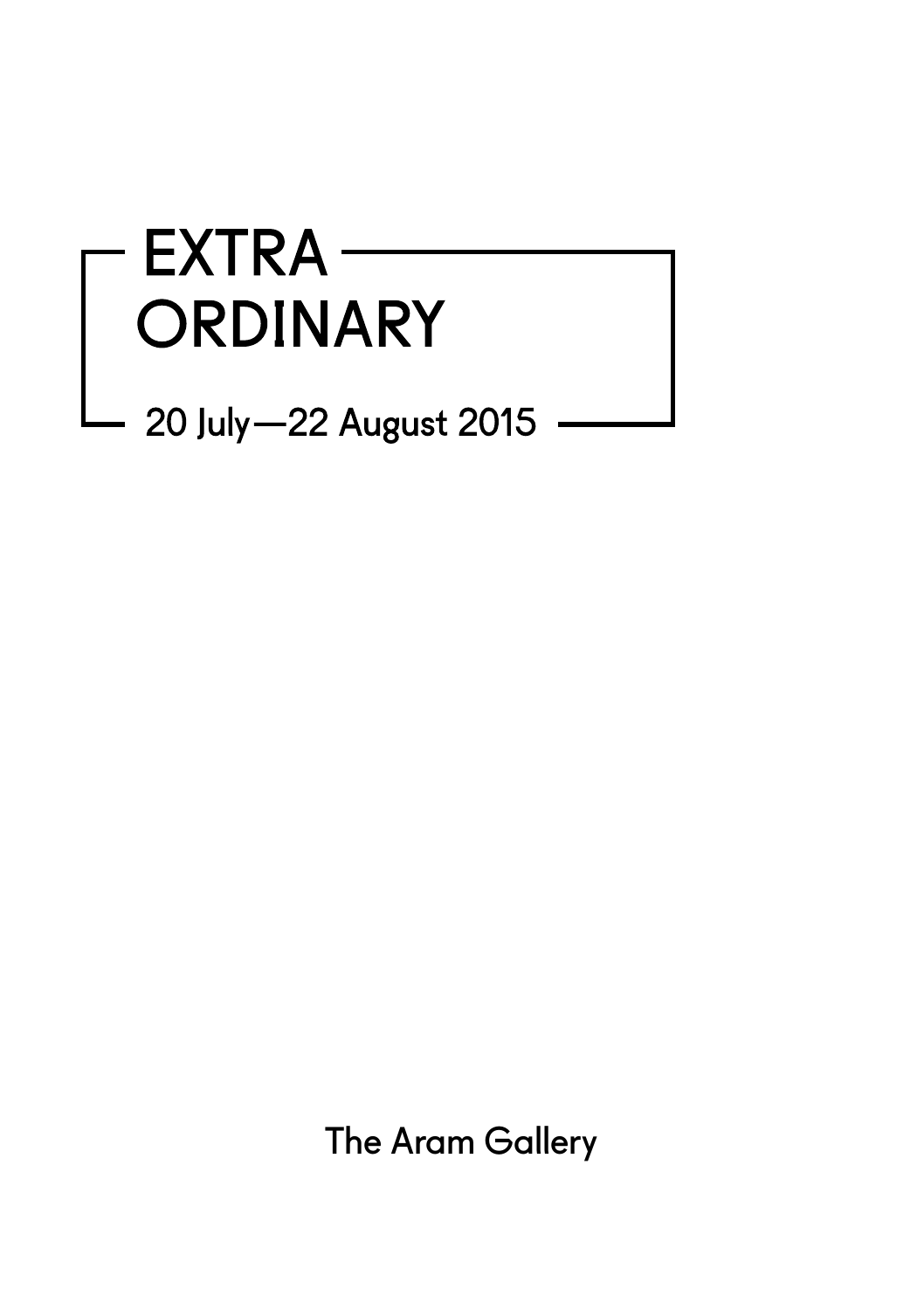

This mix of 14 international designers have all found extraordinary ways of working with materials, products or processes that most of us consider ordinary. Whether through object, lighting, furniture or jewellery, they have a common ground in questioning attitudes to value and beauty, seeing potential where it has been overlooked, and proposing alternative directions for craft and industry.

From playful material experiments such as Luisa Kahlfeldt's cardboard stools and Ying Chang's bubble wrap vessels, to Odd Matter's largescale thinking about how we use and abuse furniture, all the designers selected for the exhibition show incredible resourcefulness, imagination and daring. They find new ways of seeing what surrounds us.

Out of the ordinary, these designers have discovered surprising aesthetics, created structure from surface materials, and invented new and sophisticated methods for recycling. Jorge Penadés' Structural Skin, Silo Studio's PPPPP and Krupka—Stieghan's Recreate Textiles focus on the creative potential of industrial waste, while others, like Martijn Rigters, play with process. Rachel Harding's Wonderfluro, Soft Baroque's Mouldings and Paul Puskarich's Heatsink Chair all give standard industrial products a new narrative as something decorative and alluring.

As well as extraordinary thinking, many have demonstrated extraordinary skill. It's not easy to take matter designed for one task and explore how it could fulfil another. We hope this show will inspire every visitor to look at everyday objects and materials afresh, and to wonder about their extraordinary possibilities.

#### Riya Patel, curator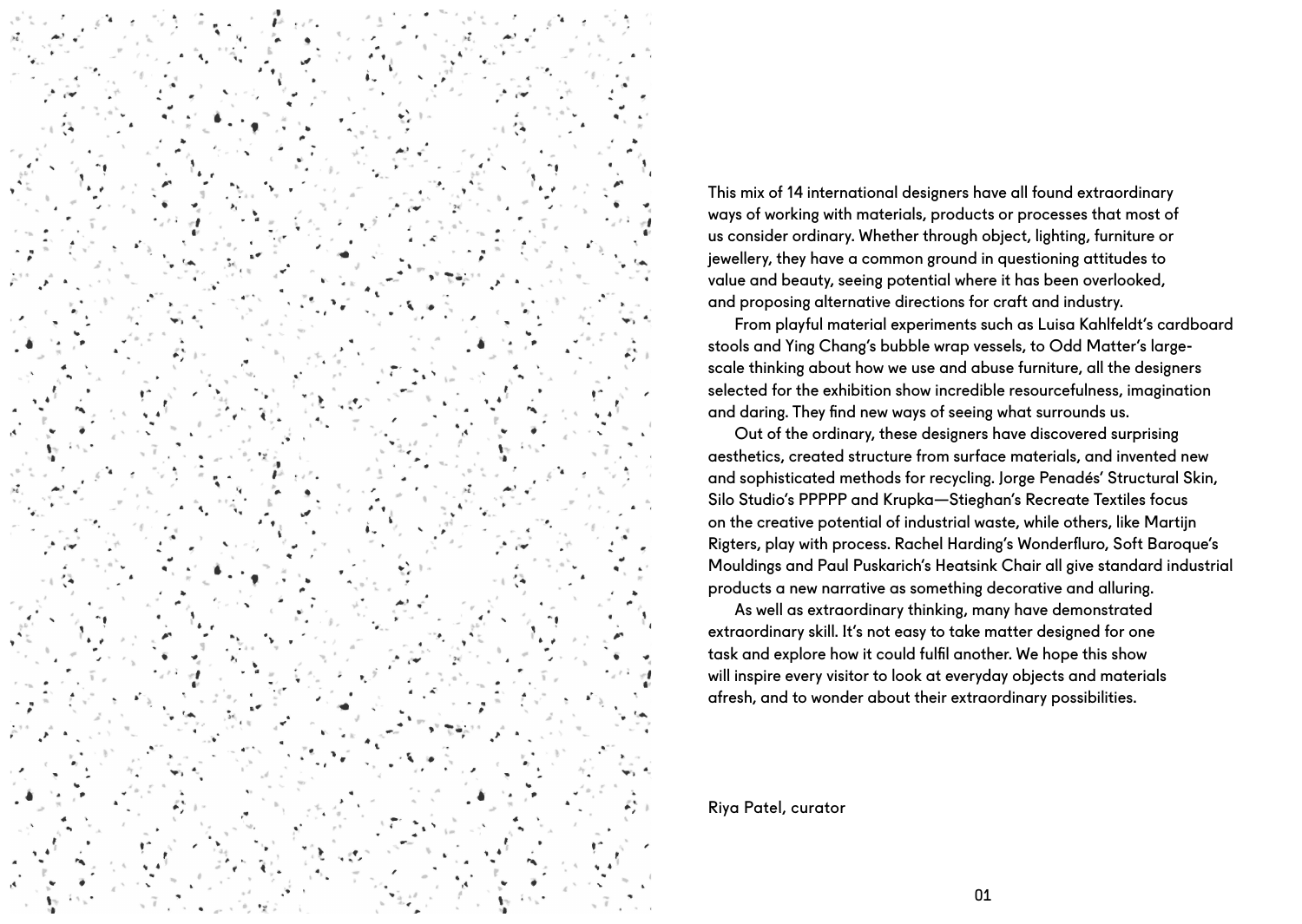Duct Work

DAVID STEINER, 2013

Four stools in galvanised steel

Joining a circular duct to a square one is a common problem when manufacturing ventilation ductwork for large buildings. The job is still done by hand, by specialist makers who pleat and spot weld the galvanised steel so the connection is seamless.

David Steiner worked with such specialists to create a series of four stools that develop this language into a formal design: ranging from a basic join, with just a few connection points around the circumference of the seat, to a more complex one.

The series highlights a surprising element of craft embedded within an ordinary industrial process and lifts a common detail into a thing of inherent beauty.

# Structural Skin

JORGE PENADÉS, 2015

Two side tables in brass and leather scraps bound with bone glue

Huge waste is created in the global leather industry, the result of only 13% of a hide being desirable to high-end fashion, furniture, footwear and automotive companies. Jorge Penadés research revealed that there is no established system for recycling waste leather, and that it often ends up as fertiliser despite having been already chemically treated.

Structural Skin proposes an alternative. By compressing scraps into square profiles bound with bone glue, Penadés finds a structural use for the material with an unusual inherent aesthetic. The scale of the problem demanded a solution that packs a lot of waste leather into each product. The double side table contains 28kg of discarded leather, and the single side table 20kg.

KRUPKA—STIEGHAN STUDIO, 2015 Bowls and sheet materials in

Recreote Textiles

cotton yarn remnants

Katrin Krupka and Philipp Stieghan's research looks at the potential of cotton waste, which is usually burned by industry. Their experiments searched for useful products that could come from cotton textile flock, tumbler fluff, yarn remnants and cut off cloth edges.

A series of bowls, and panels of sheet material are two of the results. They are made by combining cotton yarn remnants with a starchbased bioplastic, creating a natural fibre composite material that is biodegradable. The objects were made by hand laminating and pressing the material into shape. The marbled effect of the panels is specific to the process, and the bowls show a three-dimensional approach to working with the new material.

# Crown lewels

LEX POTT, 2012

16mm and 18mm rings in Nordic gold

Two rings are made by drilling through a ten- and 20-cent Euro coin respectively, leaving just the rims intact. It's a simple intervention that elevates the ordinary coin, something we walk around carrying every day, into a piece of strange jewellery.

Lex Pott's aim was to shift the common perception of a coin and open a discussion on the value of material. Historically, a coin's material was related directly to its worth, a piece of silver or gold, but today's coins have a nominal value and are made in alloys that span lifetimes. The ten and 20 cent Euro coins are made in Nordic gold, a mix of copper, aluminium, zinc and tin.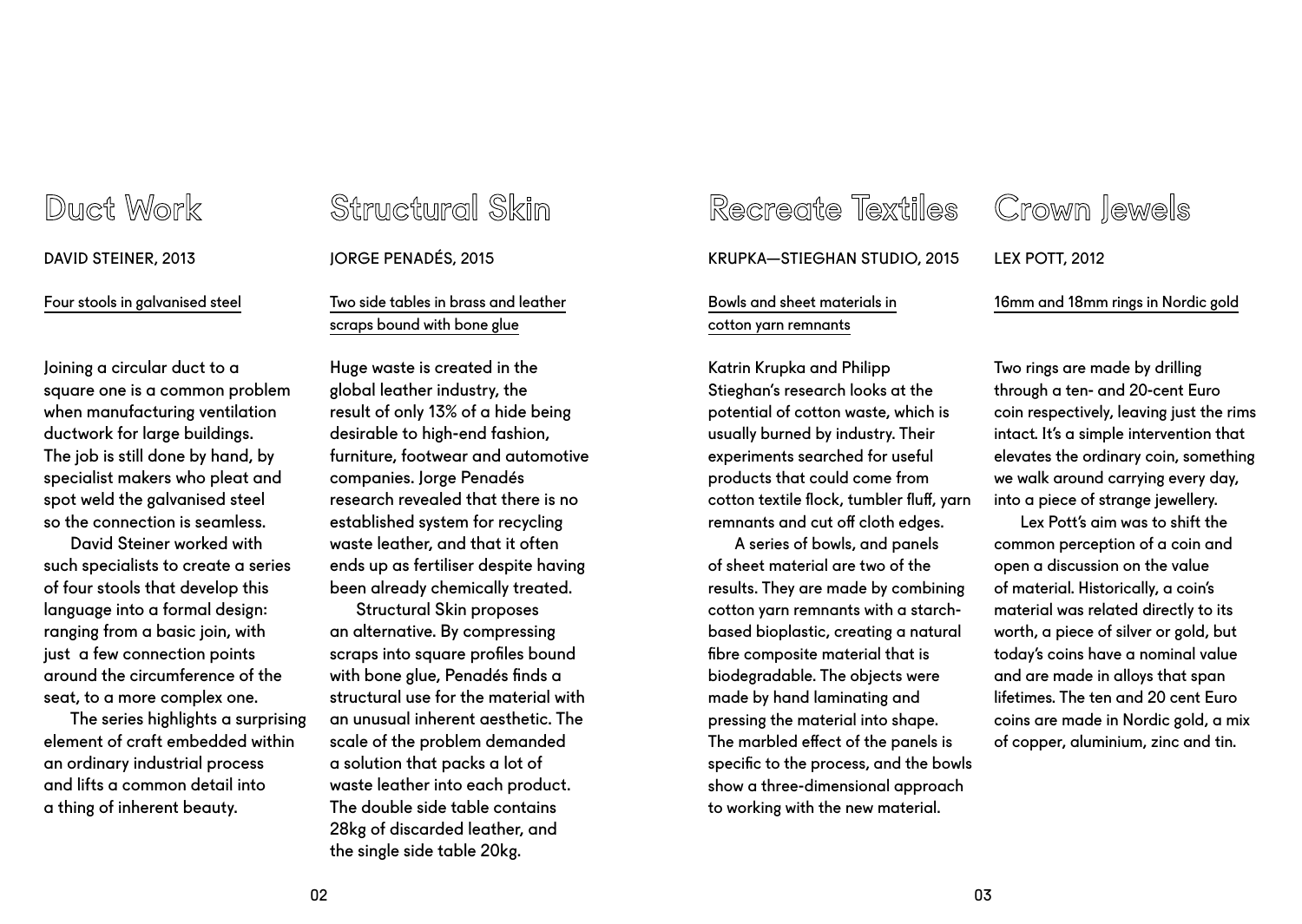## Cardboard stools Cutting Edge

LUISA KAHLFELDT, 2012 and 2015

Three stools in corrugated cardboard

Polystyrene sofas made with a specialised hot wire cutter

MARTIIN RIGTERS, 2014

Luisa Kahlfeldt made an experimental stool series by manipulating corrugated cardboard. Each stool is made by rolling lengths of laminated cardboard into a rough cylinder. Shaving down the edges reveals the coloured layers as well as the pattern of the corrugation, exposing an inherent aesthetic of the material that is not usually seen.

The aim of the project was to give cardboard, one of the most commonly recycled materials, a more interesting and unusual second life.

To make Cutting Edge, Martijn Rigters took an ordinary process – the use of hot taut wires to cut through foam or polystyrene for making models – and adapted it with extraordinary results.

Four wires were used to create a frame with a rough sofa-shaped profile. A large block of polystyrene was then pushed through the frame to create an extruded sofa form. The irregular surface of the sofa is created by a degree of flexibility in the wires and the pushing movements of the user, making each one slightly unique.

The final piece can be treated with a polyurea coating to give it colour and durability for use indoors and outdoors.

## Deposit

ODD MATTER, 2015

Furniture recycling concept, pieces made in Jesmonite

Odd Matter's project proposes an alternative to the ordinary life cycle of furniture. These three pieces show the evolution of the Deposit system.

The owner of the first piece would pay a deposit for the raw material, in this case, cast slabs of coloured Jesmonite. The deposit would be returned when the owner no longer has a use for the table, and the slabs would be ground down and re-cast into a furniture piece for the next owner. The third piece shows that with multiple castings, instead of the furniture's quality deteriorating as it is passed down, its materiality can actually be enriched. At each stage there is the opportunity for the piece to evolve into a different type of furniture.

# Heatsink Chair

PAUL PUSKARICH, 2015

Armchair in aluminium heatsink panels

Electronic components that require cooling often employ a heatsink to radiate excess heat into the surrounding air. Typically made of metal panels with fins, they are designed to have a large surface area to volume ratio.

Paul Puskarich noticed the unique aesthetic of heatsinks and wondered if they could be put to an alternative use. This chair is made from large and heavy industrial heatsink panels which the designer joined together into the form of a seat.

The chair design aims to highlight the architectural lines of these ordinarily hidden components.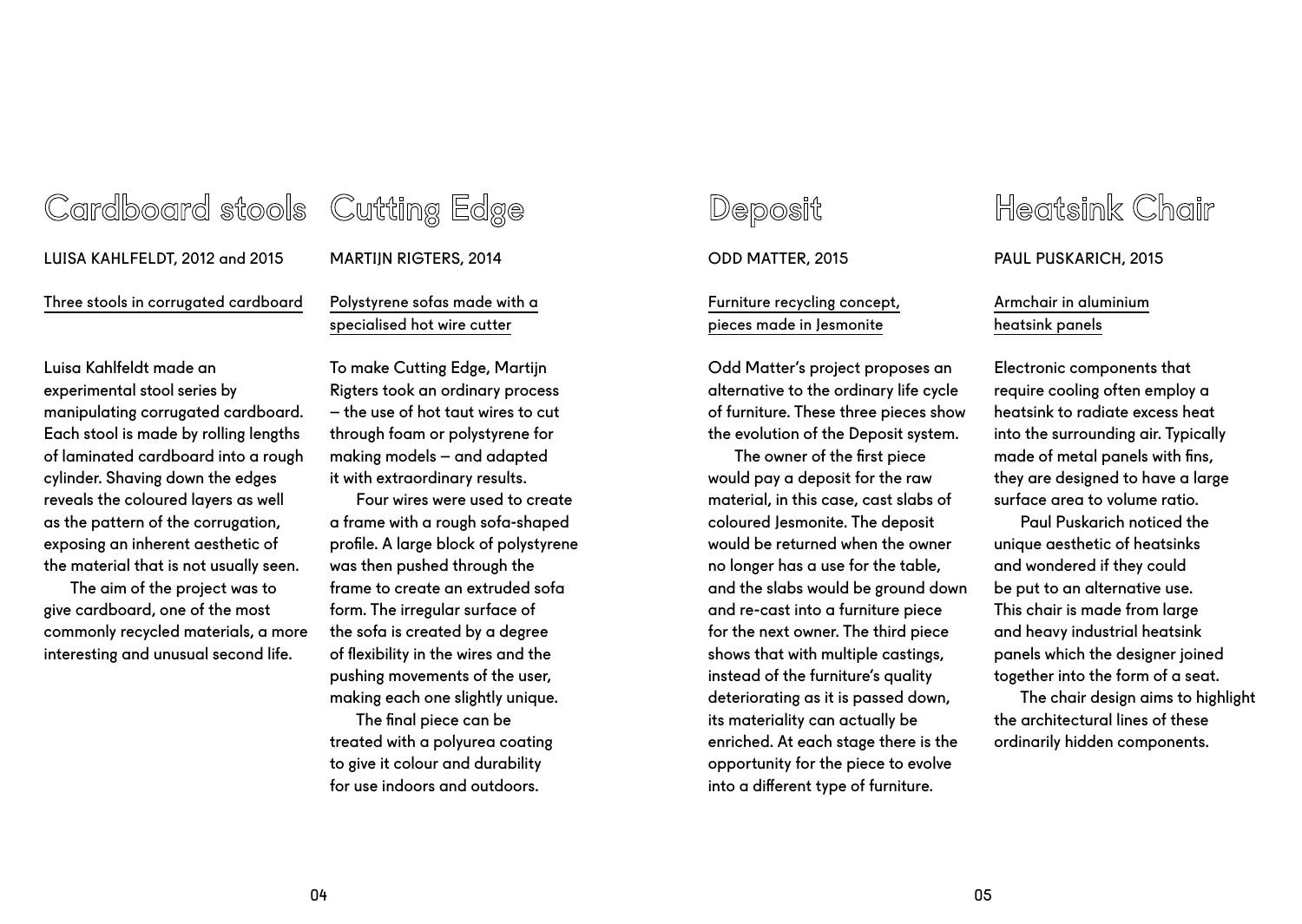# Wonderfluro

RACHEL HARDING, 2015

## Eight wall lamps in laser cut aluminium with spectrum glass

Used in 70% of all public lighting, fluorescent lamps have become a background element in our everyday lives. Lighting almost every stairwell, train station and car park in the UK, these lamps are often seen, but rarely treasured.

 Rachel Harding uses spectrum glass to multiply these white lamps into an array of colours, creating a rainbow effect that changes when viewed from different angles. The design transforms these ordinary off-the-shelf products, emphasising their graphic and simple beauty.

## Re-engineering Desire ROISIN JOHNS, 2015

Jewellery made from discarded materials

Roisin Johns sourced the raw material for this collection of jewellery and accessories from landfills, skips and factory floors. Her designs transform the unwanted ephemera she came across into a range of unusual objects that provoke a sense of curiosity as to how they are made.

The pieces are made from second-life materials – eggshell, paper, foam, leather, polystyrene and metal – that are "re-engineered" with a questioning attitude to what makes something desirable.

## PPPPP

SILO STUDIO, 2013—ONGOING

Bowl, tray and table in a plastic and paper composite

Silo Studio began experimenting with PPPPP (pressed polypropylene paper pulp) for the Wallpaper Handmade project, after being shown a new material developed by paper manufacturer UPM. The material is made of polypropylene and 40% paper fibre, a byproduct of manufacturing.

With the help of injection moulding experts Bibby Engineers, the material was transformed into long "spaghetti"-like strands, given fantastical colours by feeding small amounts of granules into the injection moulding machine. The strands were pressed into two-part moulds while still malleable in order to form the bowl, tray and table.

# End Grain

SIMIN QIU, 2015

Desktop accessories in pine off-cuts

End Grain seeks to make something beautiful from the timber off-cuts left over from making large furniture.

Pine is commonly defined as a cheap softwood, due to its ability to grow fast. But its organic structure gives it a patterned end grain that has so far been overlooked for its aesthetic qualities. To make his range of desktop accessories, Simin Qiu applied a craftsman-like attitude to the material, precisely cutting and gluing left-over pine pieces to show off an aspect of timber we always knew about but perhaps never appreciated.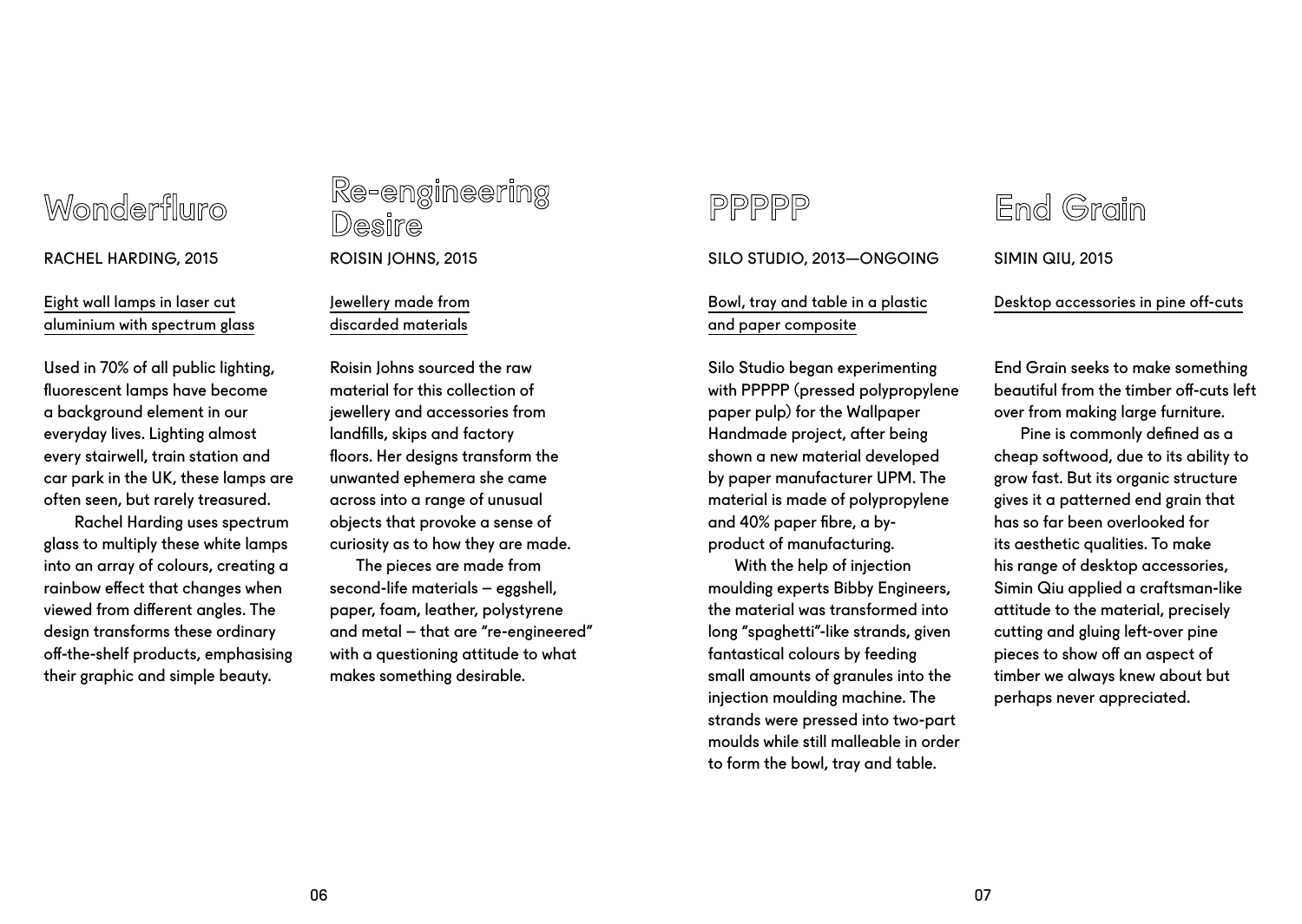# Mouldings SOFT BAROQUE, 2013

### Table in glass and pine quadrant mouldings

Soft Baroque's project finds a new use for the cheap pine architraves and trims you can find for less than £5 in the DIY store. By gluing together short lengths of pine quadrant mouldings, the designers found they could be arranged into two sinuous plinths, strong enough to hold a glass top and make an experimental table.

The project also questions how these decorative timber profiles came to be. In a postmodern way, these derivatives of classical architecture are stuck on to walls and windows to give the impression of solid timber or stone. It's this principle of misuse that is reflected in the table – the sense of a product or material being used in the wrong way.

# Neolastic

YING CHANG, 2013—ONGOING

## Vessels in bubble-wrap formed by heat shrinking

These vessels are formed by wrapping fragile objects (glass bottles and ceramic pots) in bubble wrap and using a heat gun to shrink it around them. With a scalpel, the resulting skin is carefully removed with the shape of the original object preserved.

Ying Chang's project started out as a material experiment. Considering the depletion of natural materials, Neolastic projects a near future where we must re-appraise the potential of manmade materials that have been overlooked.

Bubble wrap is used to protect precious objects, but this project seeks to reverse those roles, challenging our perceptions of beauty and value by making the wrap into something precious.